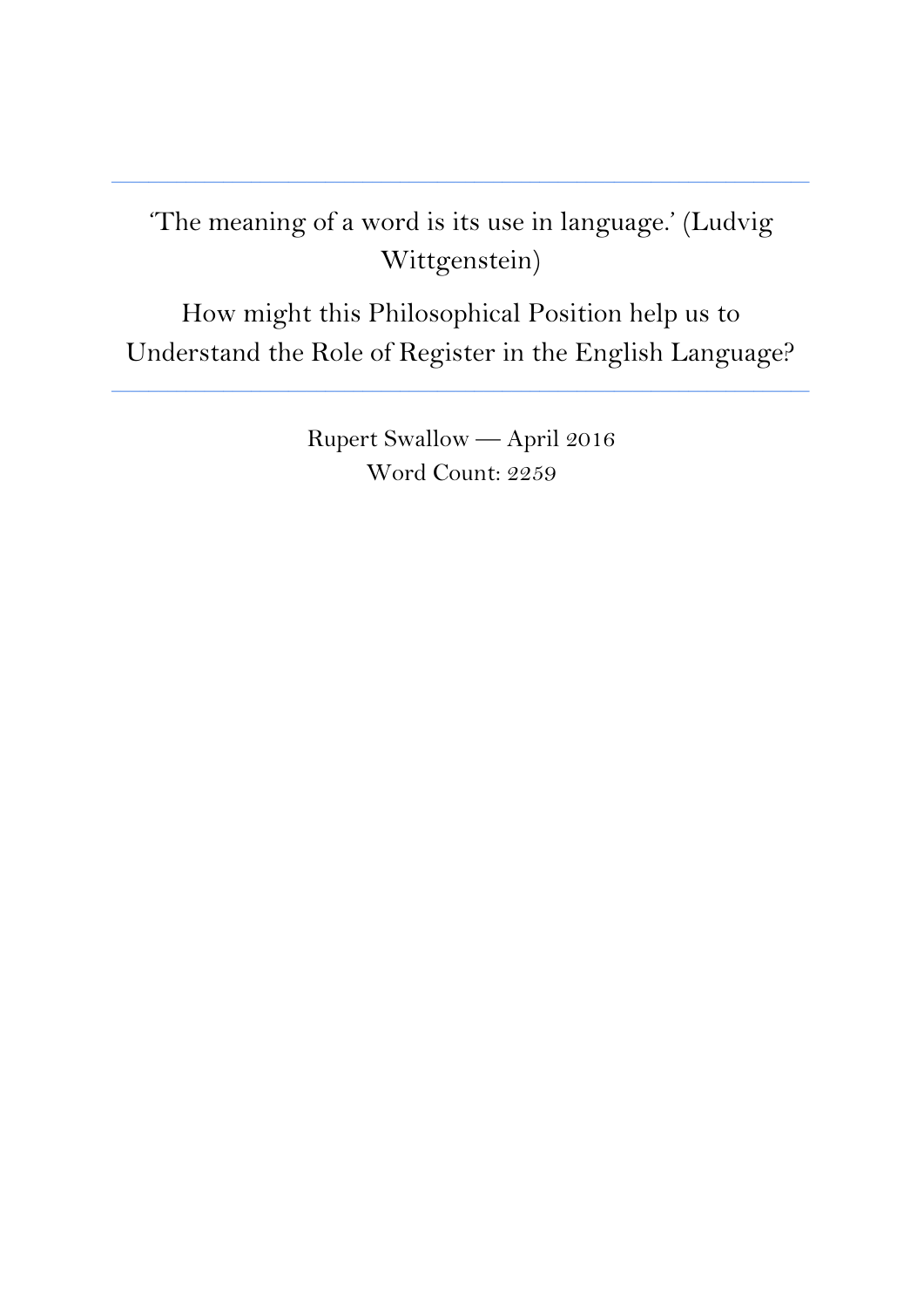Register is a context-dependent form of language usage and has several roles in English, both functioning formally as a framework for a discourse, and, more widely, conveying a set of societally recognised connotations to the reader or listener to signify membership of a particular group sociolinguistically.<sup>1</sup> In the first case the use of a register appropriate to the form can serve to complement and accentuate the ideas expressed, in the second case the active choice of register can be used as an identifier for ideological or social purposes. The importance of context as a means of modulating and expanding the meaning of a word is the major way in which Wittgenstein's philosophical position helps us to understand the role of registers in English and the different roles register plays in *Paradise Lost, Pygmalion*, and *Midnight's Children* illustrate that the meaning of a word is dependent on the way it is used in the English language.

Inherent in Wittgenstein's position that 'the meaning of a word is its use in language' are two fundamental ideas about words. Firstly that, on the basic level, 'Every word has a meaning. This meaning is correlated with the word. It is the object for which the word stands.<sup>2</sup> Simply, a word is a signifier for either one or many signifieds, existing ideas or objects, and which signified the word refers to, *i.e.* its meaning, depends on the context of its use.<sup>3</sup> However, this first idea is restrictive and a second, social way a word's meaning is determined by its use in language is more useful in understanding the role of register in English. The specific way a word is used in a specific context conveys a far greater amount of information than simply its dictionary definition, encompassing a host of associations and

<sup>1</sup> Peter Trudgill, 'Standard English: What it isn't', *Standard English: The Widening Debate*, ed. Tony Bex and Richard J. Watts (London: Routledge, 1999), p.122.

<sup>2</sup> Anat Biletzki and Anat Matar, *The Stanford Encyclopedia of Philosophy* (Spring 2014 Edition), last accessed 27/04/2016, <http://plato.stanford.edu/archives/spr2014/entries/wittgenstein/>.

<sup>3</sup> Ferdinand de Saussure, *Course in General Linguistics* (McGraw-Hill Book Company: New York, 1915), pp.65-70.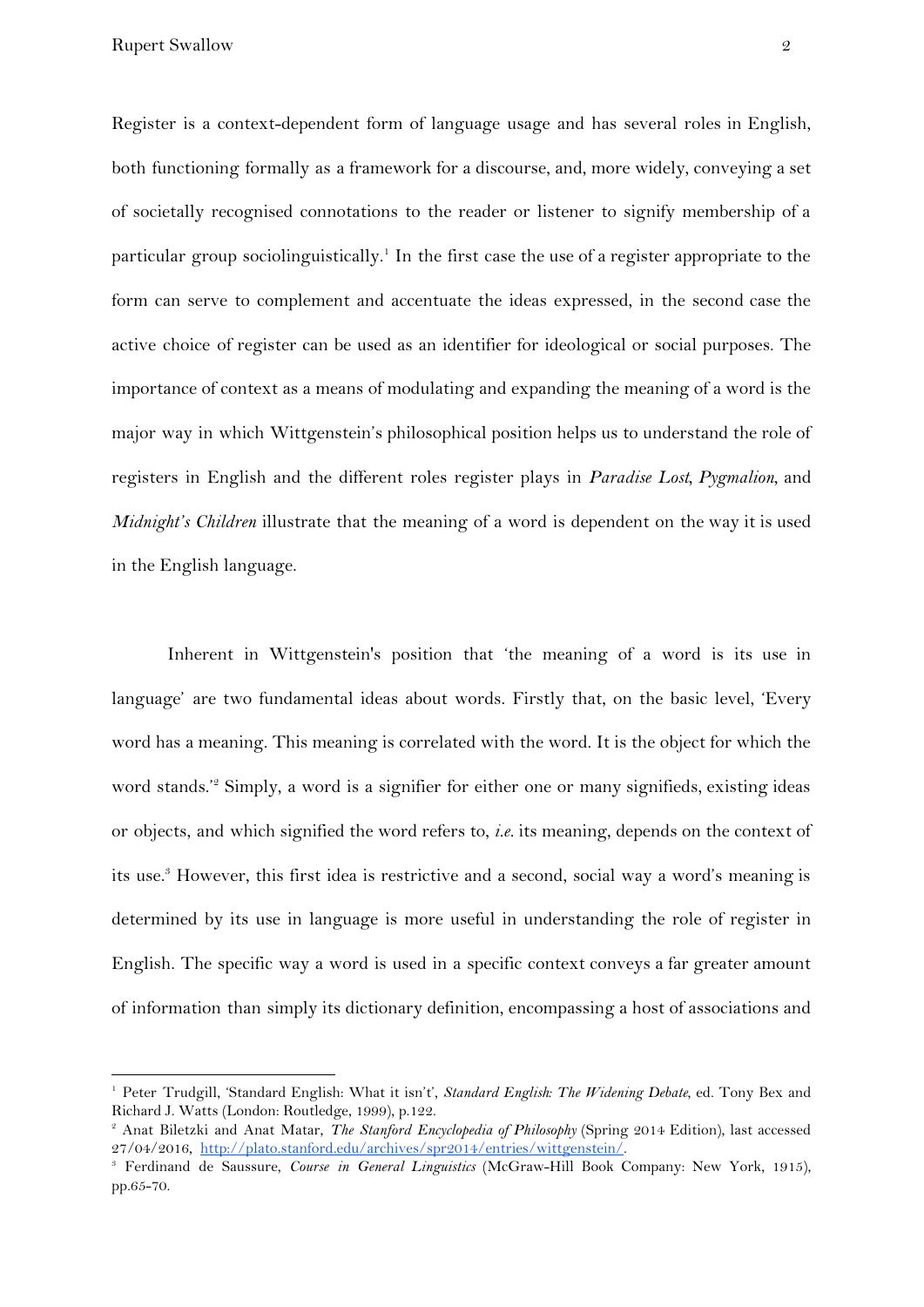cultural connotations to do with both the word's previous use and with the expectations imposed by the context in which it is used in that particular situation.<sup>4</sup>

The importance of context as a means of modulating the meaning of a word in this second idea shows the main way Wittgenstein's statement informs our understanding of some of the roles of register in the English language. Context here denotes both the social situation itself and the accompanying level of formality of that situation. Unlike a dialect, which tends to be geographically 'peculiar to a specific region', $\delta$  register is 'a variety or level of [language] usage [...] determined by social context and [...] used by a speaker or writer in particular circumstances.<sup> $6$ </sup> The social aspects of register are obvious in this definition, and it is the way that the meaning of a word in language can 'vary according to the social role of the speaker' which is the root of the roles of register in English.<sup>7</sup> The three salient contextual aspects which affect the choice of register, are *field*, 'the subject matter of the discourse', *tenor*, the role of the speaker (which also determines the level of formality), and mode, the 'medium of communication'.<sup>8</sup> Commonly, the role of registers is to provide a means of communication which conforms to a set of expectations about the subject matter and its presentation, such as specific vocabulary and predictable mode. For example, in the register of a weather forecast, the word 'depression' is a specialised term meaning a weather system which brings rain, while in the medical register the word means a 'psychiatric disorder<sup>'9</sup> characterised by misery and dejection, or, in an economic context, the 'lowering in

<sup>4</sup> Linda Thomas, Shân Wareing, Ishtla Singh, Jean Stilwell Peccei, Joanna Thornborrow, and Jason Jones, *Language, Society and Power: An introduction, Second Edition* (London: Routledge, 2004), p.67-9.

<sup>&</sup>lt;sup>5</sup> "dialect, n." (OED Online: Oxford University Press, 2016), last accessed 27/04/2016, [http://www.oed.com/](http://www.oed.com/view/Entry/51878?rskey=qiV4hg&result=1&isAdvanced=false).

<sup>6</sup> "register, n.1." (OED Online: Oxford University Press, 2016), last accessed 27/04/2016, [http://www.oed.com/.](http://www.oed.com/view/Entry/161292?rskey=oprmwK&result=1&isAdvanced=false)

<sup>7</sup> *Ibid.*

<sup>8</sup> *Language, Society and Power*, p219.

<sup>9</sup> "depression, n." (OED Online: Oxford University Press, 2016), last accessed 27/04/2016, [http://www.oed.com/.](http://www.oed.com/view/Entry/50451?redirectedFrom=depression#eid)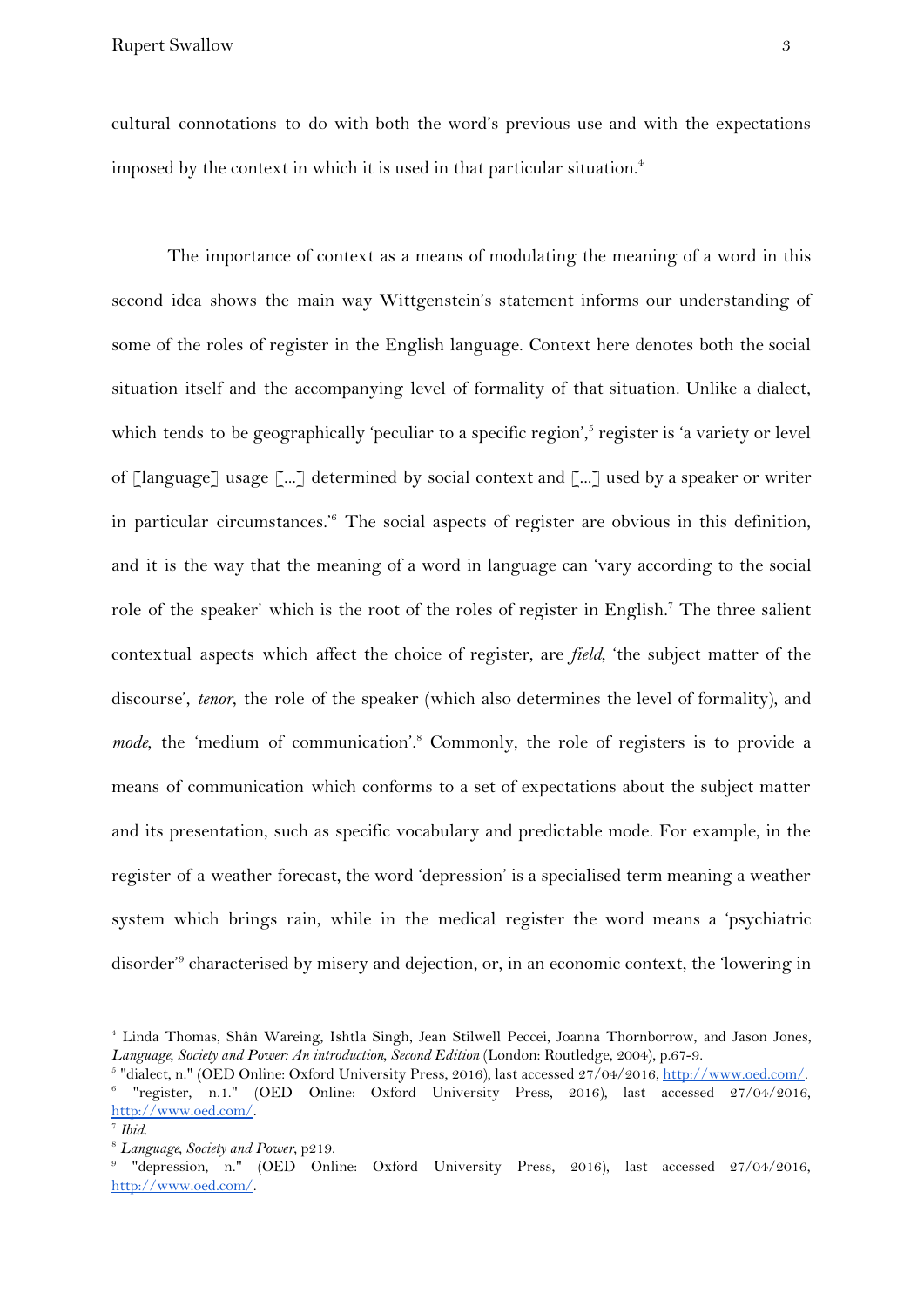quality, vigour, or amount' of trade.<sup>10</sup> The role of register here is to help communicate the subject matter more clearly and precisely by providing a recognisable frame of reference for the particular range of vocabulary and phrases specific to the field.

So far this description of the role of register in English, while showing clearly how the meaning of a word varies with the context of its use in language, only goes as far as the first, basic idea mentioned in the introduction, that words are simply signifiers, potentially with several referents. However, when the register used conforms to the expectations imposed by the context and is appropriate to the subject matter, the register's role is to amplify and reinforce the meaning of the passage. This is particularly true of literature, especially poetry in which the form is such a key constituent in creating the overall effect. Milton's *Paradise Lost* aspires to the expression of 'Things unattempted yet in prose or rhyme', surpassing all previous epics in the sublimity of its subject matter.<sup>11</sup> Milton chooses the mode of an appropriate register to match the grand nature of the field, an 'answerable style' of great formality and rhetorical eloquence even by the superlative standards of the epic genre, to convey his theodicy effectively and persuasively.<sup>12</sup> By using a detached narrative voice, which Martin Joos states as the primary 'defining feature of formal style', $^{13}$ rhetorical devices such as anadiplosis — 'Be judged and die,/ And dying rise, and rising with Him raise/ His brethren,<sup> $14$ </sup> —, Homeric genealogies, and extended similes derived from antiquity<sup>15</sup> — 'Thick as leaves that strew the brooks/ In Vallombrosa, where th'

<sup>10</sup> *Ibid.*

<sup>11</sup> John Milton, *Paradise Lost* (London: Arcturus, 2010), Book I, l.17.

<sup>12</sup> Milton, *Paradise Lost*, Book IX, l.20.

<sup>13</sup> Joos, *The Five Clocks* (New York: Harbinger, 1961), p.38.

<sup>14</sup> Milton, *Paradise Lost*, Book III, ll.295-7.

<sup>15</sup> In chapter 5 of *From Virgil to Milton* (p.240-1) Bowra traces the development of this image of souls as leaves from classical epic, through intermediary epics, all the way to *Paradise Lost*.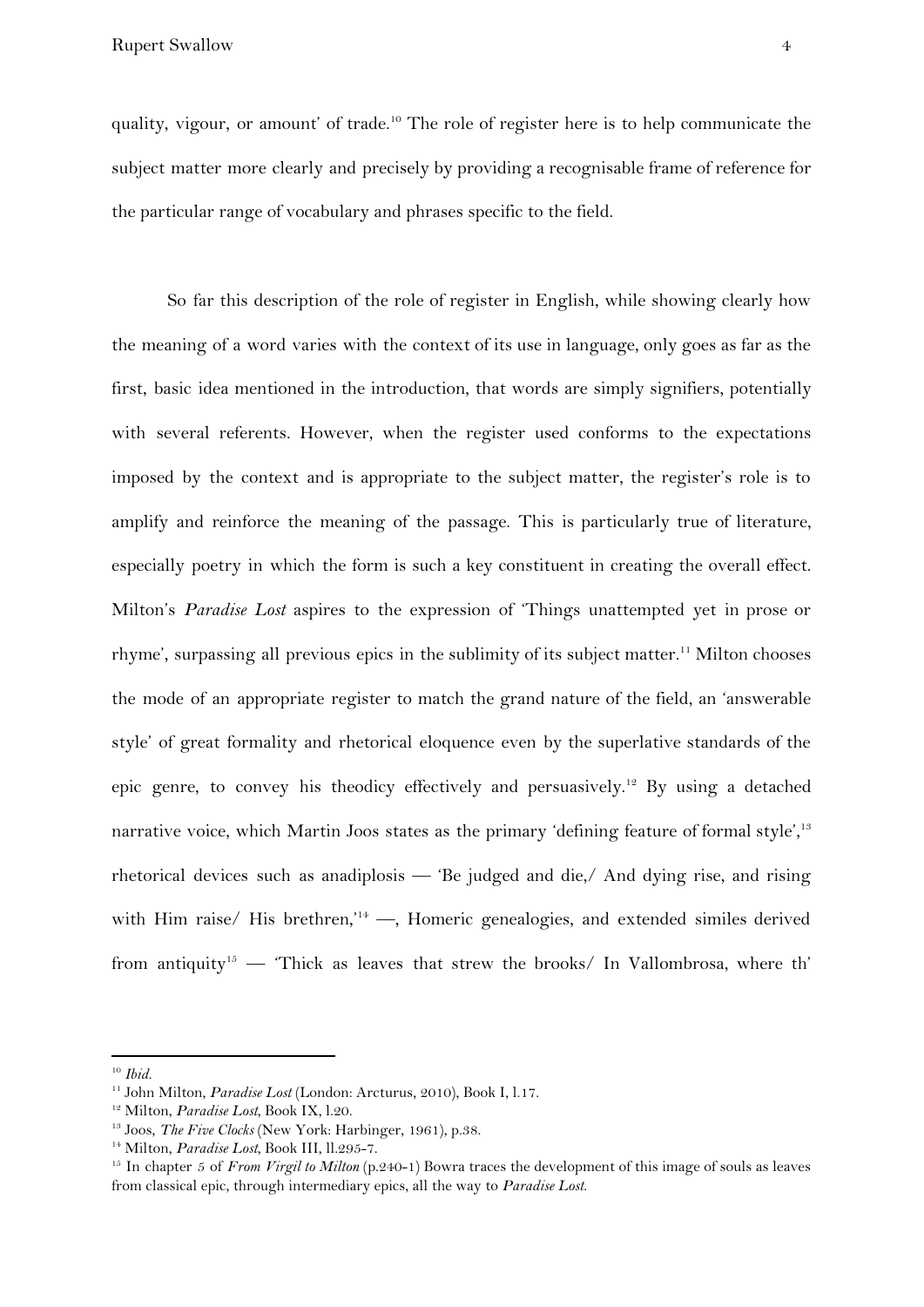Etrurian shades/ High over arched embower;<sup>16</sup> - Milton chooses a register which 'of all grand styles  $\lceil ... \rceil$  is the grandest<sup>'17</sup> and which raises 'all topics  $\lceil ... \rceil$  to the same sublime level'.<sup>18</sup> As Creaser writes, *Paradise Lost* is 'the epic of free will and liberty of conscience, and Milton creates the profoundly apt medium for it'.<sup>19</sup> In this case, where the choice of register is appropriate and complementary to the field, the role of register is thus, on an implicit, formal level, to lend authority to the subject matter of the work.

The use of register above maintains what Martin Joos calls 'literary good form',<sup>20</sup> which 'is whatever keeps the reader feeling at home'.<sup>21</sup> The social nature of register, which this quotation from Joos hints at, is central to its role in English and is the second way in which Wittgenstein's statement helps us to understand that the wider associations, or, in a broader sense, meaning, of a word can associate an individual with a particular group. The OED entry for 'register' makes this social connection explicit with its examples elaborating on its basic definition; 'Interference may … vary according to the social role of the speaker in any given case. This is what [is] called register';<sup>22</sup> 'Varieties of English distinguished by use in relation to social context are called registers.';<sup>23</sup> 'Chaucer must therefore have used what was, for the London of his time, a more formal, possibly more archaic, register.<sup>24</sup> This social aspect is the first reason that the choice of register can be exploited for social and ideological purposes. The second is that, by choosing to use a particular register, the

<sup>16</sup> Milton, *Paradise Lost*, Book I, ll.302-4.

<sup>17</sup> C. M. Bowra, *From Virgil to Milton* (London: Macmillan and Co. Ltd., 1945), p.198.

<sup>18</sup> *Ibid.*

<sup>19</sup> John Creaser, 'Verse and Rhyme', *Milton in Context,* ed. S. B. Dobranski (Cambridge: Cambridge University Press, 2010), p.111.

<sup>20</sup> Joos, *The Five Clocks*, p.67.

<sup>21</sup> *Ibid.*

<sup>22</sup> "register, n.1.", OED Online, last accessed 30/04/2016.

*<sup>23</sup> Ibid.*

<sup>24</sup> *Ibid.*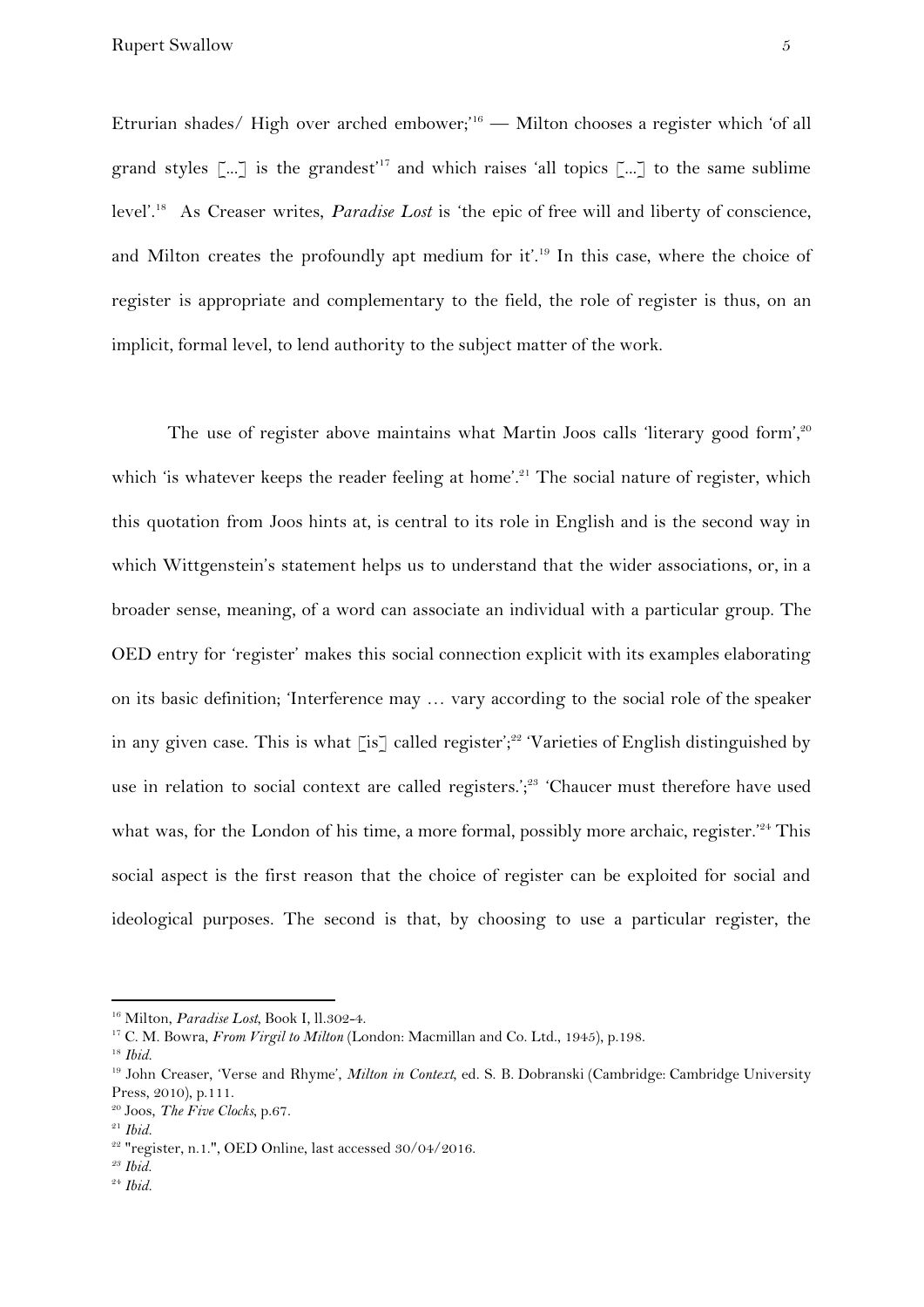speaker actively signifies a particular kind of context. This is due not only to the fact that registers are usually used to communicate in a way which is appropriate to the context but also that speakers are not 'sociolinguistic automata' who blindly respond to, for example, the level of formality in their speech, but have an awareness of that level and change register to suit it.<sup>25</sup> Equally, from the choice of using a certain register in a certain context, passively, the listener is able to discern a range of information about the speaker's social standing and opinion of the formality of the situation. Two examples serve to illustrate this point, in *Pygmalion*, the ability of a member of the lower classes, to quote Henry Higgins's invective, a 'squashed cabbage leaf  $\lceil ... \rceil$  incarnate insult to the English language',  $26$  to integrate with the aristocracy, and Salman Rushdie's chutnification of language in *Midnight's Children*.

Firstly then, in *Pygmalion* Shaw shows the ability of lower class Victorians to signify membership of the aristocracy through their use of an appropriately formal register of standard English. The Renaissance 'notion of correct speech [...] as a criterion of good breeding<sup>27</sup> became even more important in the Victorian period in denoting the aristocracy since '[the upper classes] are neither cleaner, richer, nor better educated than anyone else'.<sup>28</sup> Because '[geographically] Local variants become increasingly unlike one another as we descend the social scale',<sup>29</sup> '[becoming] more alike as we ascend [the social scale]',<sup>30</sup> speaking in a formal register of standard English allowed the speaker of a lower social

<sup>25</sup> H. Giles, 'Accent Mobility: a model and some data', *Anthropological Linguistics*, 01/02/1973, Vol.15(2), pp.87-105.

<sup>26</sup> George Bernard Shaw, *Pygmalion* (London: Penguin, 1916), Act I, p.18.

<sup>27</sup> David Crystal, *The Stories of English*, (London : Penguin, 2005), Chapter 10.

<sup>28</sup> Alan S. C. Ross, quoted by Nancy Mitford, 'The English Aristocracy', *Noblesse Oblige*, (London: Hamish Hamilton, 1956), p.42.

<sup>29</sup> A. Lloyd James, Introduction to *Broadcast English*, (London: Broadcasting House, 1935), p.10.

<sup>30</sup> *Ibid.*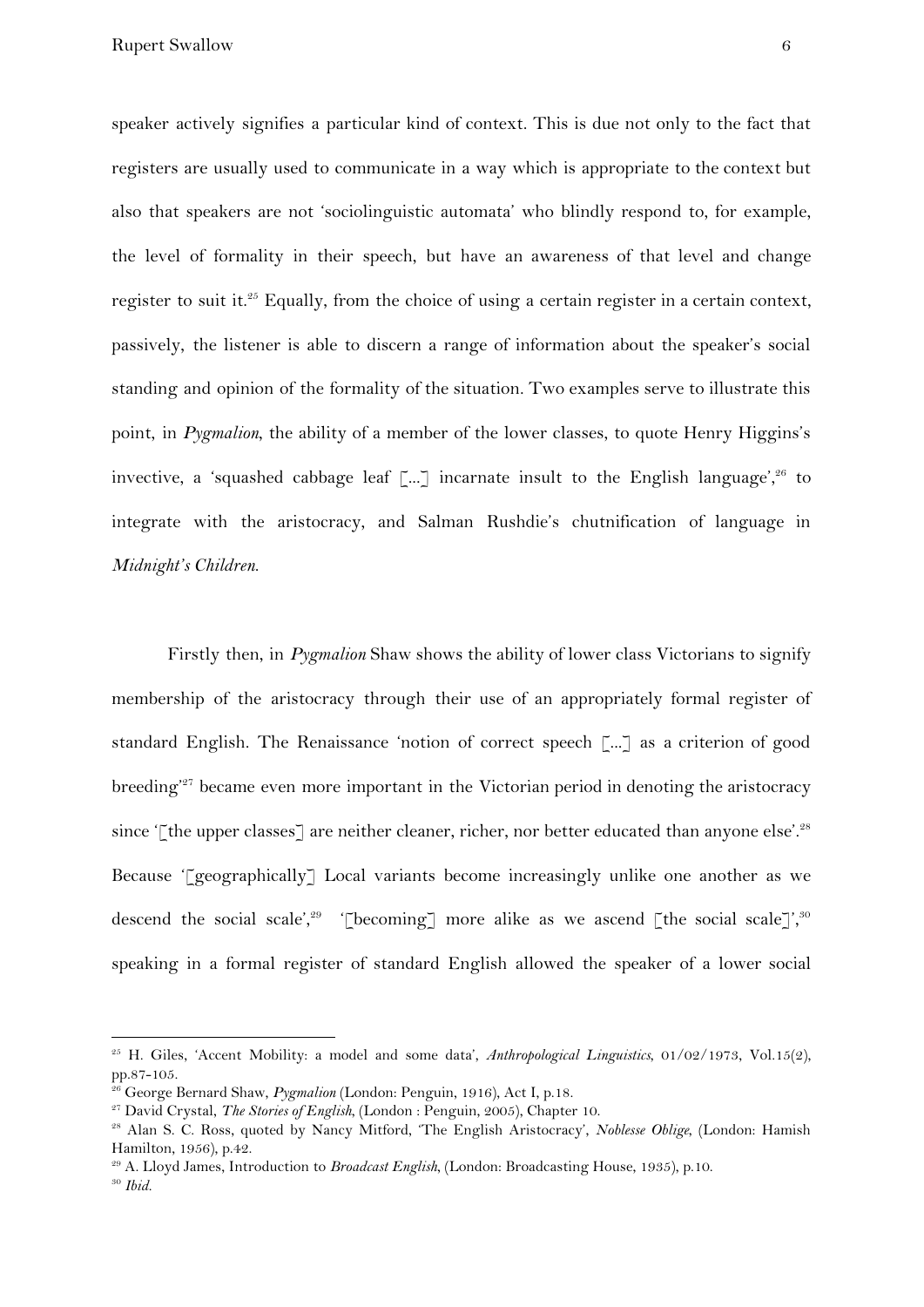standing to convey the impression (to those who did not know them) that they were from the same social set as members of the upper classes. This is due to the homogeneity of standard English across the country, which, usefully for the speaker, prevented suspicions that the speaker came from anywhere disreputable. In *Pygmalion*, George Bernard Shaw humorously dramatises this point. Eliza Doolittle, a flower-selling street urchin, is able to negotiate a tea party with the aristocratic Eynsford Hill family using only the most banal civilities, but couching them in an appropriately formal register: 'Colonel Pickering, is it not?'<sup>31</sup> and 'So pleased to have met you. Goodbye.'<sup>32</sup> She thus passively associates herself with her audience. Eventually Eliza speaks English so well that she deceives everyone at a debutante's ball into thinking she is a princess, including the interpreter Nepommuck who denounces her for speaking English 'too perfectly'.<sup>33</sup> She is even told that she speaks 'exactly like Queen Victoria'.<sup>34</sup> Admittedly, Shaw also ironically undercuts this argument at the tea party by showing that Eliza herself has no understanding of the social implications of the register she speaks. She quickly slips back into the bathetically informal register of a Covent Garden flower-girl 'Walk! Not bloody likely!'<sup>35</sup> This demotic language, mixed with formal elements of diction and still in her perfectly modulated aristocratic accent, 'it's my belief they done the old woman in', combines both to shock and baffle Mrs Eynsford Hill. However, in spite of this, *Pygmalion* is a dramatisation of register's 'sociolinguistic function of symbolising a speaker or writer's membership of a particular group'.<sup>36</sup>

<sup>31</sup> Shaw, *Pygmalion,* p.59.

<sup>32</sup> Shaw, *Pygmalion,* p.61.

<sup>33</sup> Shaw, *Pygmalion,* p.71.

<sup>34</sup> Shaw, *Pygmalion,* p.72. <sup>35</sup> Shaw, *Pygmalion,* p.62.

<sup>36</sup> Trudgill, 'Standard English: What it isn't', *Standard English*, p.122.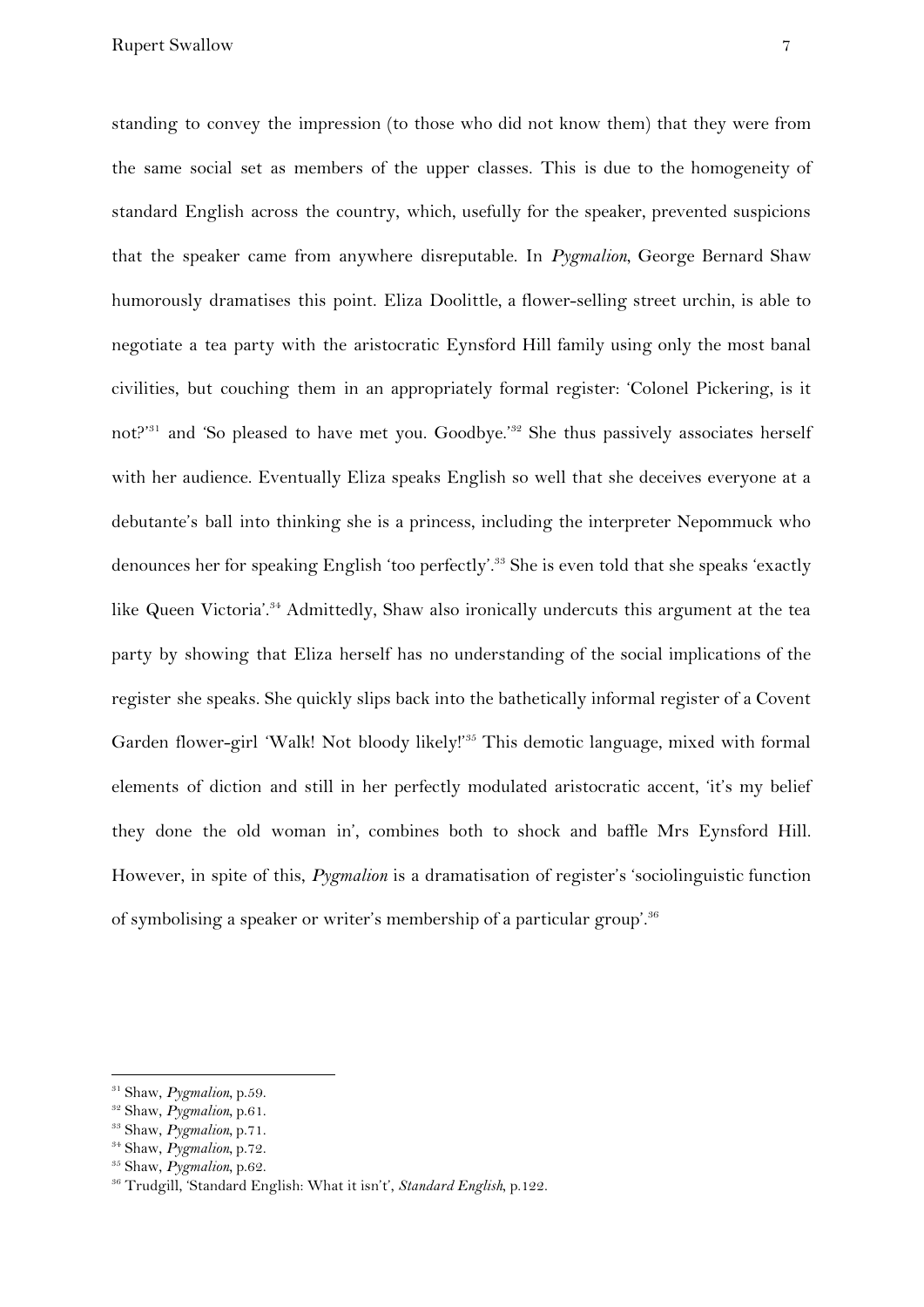Salman Rushdie's *Midnight's Children* also actively makes use of the role of register, this time with ideological intent. In this case register has two roles. Firstly it works as a formal framework for the narrative and, secondly, it wrests control of the discourse and so subverts colonial power at a basic linguistic level. Rushdie extends the role of register by using a uniquely Indian version of English which seeks 'to break up the language and put it back together a different way',<sup>37</sup> to 'play with  $\lceil \text{language's} \rceil$  structures, in order to deconstruct it'.<sup>38</sup> He employs exotic Urdu or Indian words such as 'ekdum' (at once), 'baba' (grandfather), 'badmaas' (ruffian), and 'gulmohar and bougainvillaea, the livid green of the Mahalaxmi Temple "tank"<sup>39</sup> as well as unusual punctuation 'wallowing in the sounds of hot-channa-hot hawkers, the throng of camels bicycles and people people people', $40$  to give an 'oriental flavour' to the language.<sup> $41$ </sup> In other parts of the novel he also uses playful combinations and euphemisms like 'nearlynine'<sup>42</sup> and 'your other pencil' which would jar in the context of a conventional Colonial text.<sup>43</sup>

Rushdie, while employing some of the conventions of standard English such as spelling, uses a register appropriate to the Indian geographical and social context of the field, but which is simultaneously juxtaposed with the register used by previous writers such as T. E. Lawrence in *Seven Pillars of Wisdom*. Firstly then, this choice of Rushdie's to use an informal narrative register has the same function as the formal register in *Paradise*

<sup>37</sup> Jean-Pierre Durix, 'Salman Rushdie.', *Conversations with Salman Rushdie*, ed. Michael R. Reder. (Jackson: University Press of Mississippi, 2000).

<sup>38</sup> Rob Burton, *Artists of the Floating World: Contemporary Writers between Cultures* (Lanham: University Press of America, 2007), p.104.

<sup>39</sup> Salman Rushdie, *Midnight's Children* (London: Vintage, 2008), p.411-12.

<sup>40</sup> Rushdie, *Midnight's Children*, p.411-12.

<sup>41</sup> O. P. Dwivedi, 'Linguistic Experiments in Rushdie's *Midnight's Children*', *Transnational Literature Vol. 1, No.*

*<sup>1,</sup>* November 2008, last accessed 04/05/2016,

<http://dspace.flinders.edu.au/xmlui/bitstream/handle/2328/3244/Dwivedi.pdf?sequence=1>, p.1.

<sup>42</sup> Rushdie, *Midnight's Children*, p.332.

<sup>43</sup> Rushdie, *Midnight's Children*, p.455.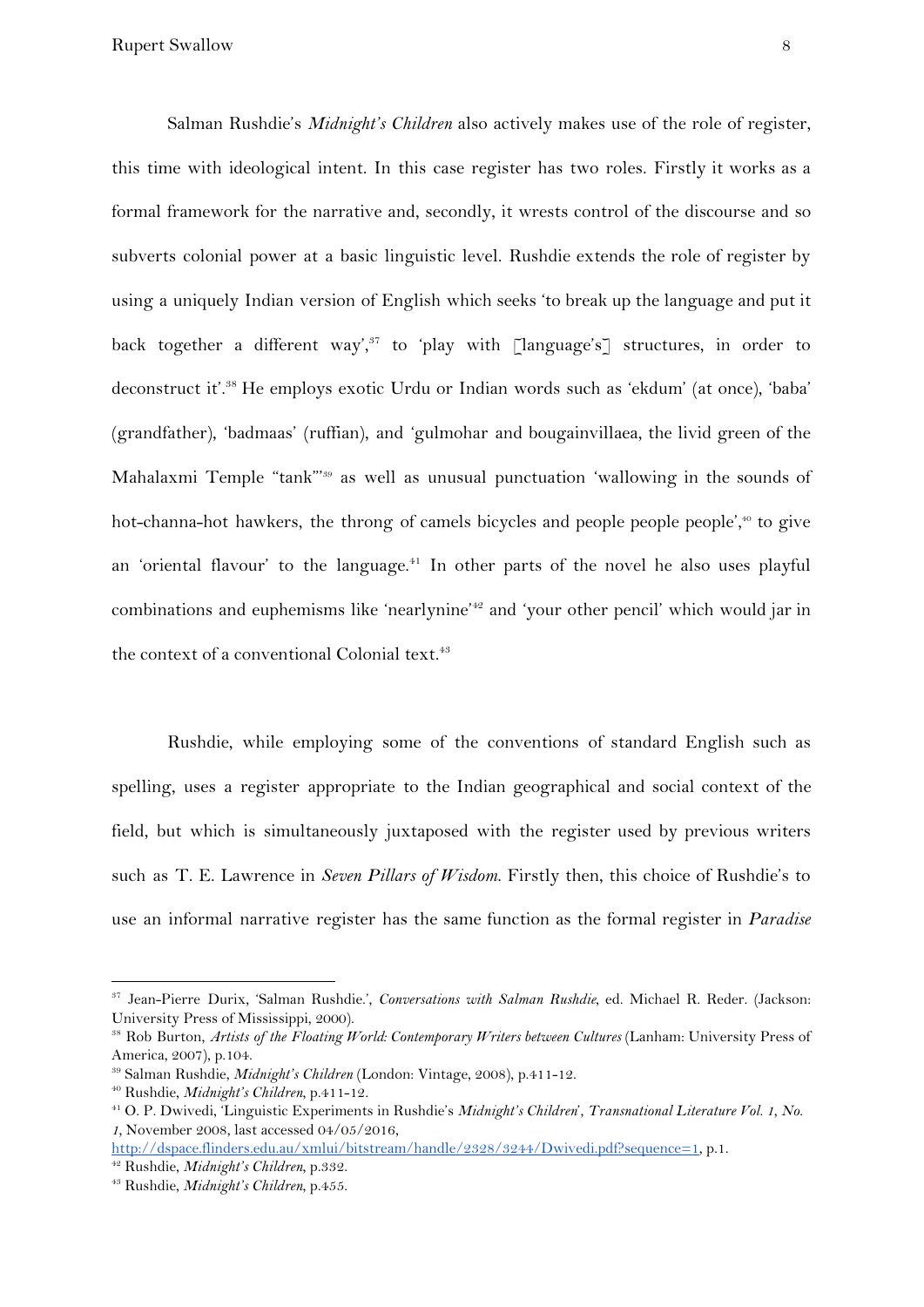Lost in that, being appropriate to the field, 'it serves to make [the reader] an insider simply by treating him as an insider'.<sup>44</sup> The informal register linguistically and formally asserts the novel's value as a historiographic metafiction, making Saleem's recollections both plausible and vivid while simultaneously drawing attention to their artifice. Secondly, the informality and distinctly Indian nature of the register identifies the reader with the same group as Saleem, creates a sense of cultural relativity, and so implicitly persuades the reader of the deficiencies of the colonial metanarrative.<sup> $45$ </sup> Rushdie is not using a register inappropriate to the context, but is rather choosing a register in order to change the perspective on the context from an European to an Indian one. For example he said he 'had to punctuate [the novel] in a very peculiar way, to destroy the natural rhythms of the English language...That sort of thing just seemed to help to dislocate the English and let others into it.<sup> $46$ </sup> By appropriating the dominant discourse through, among other features, register, Rushdie makes the reader aware that the eurocentric, colonial metanarrative is not the only one. By using the ideological role of register he is able 'to subvert a language associated with colonial powers'<sup>47</sup> and, in Rushdie's words, to 'write back' against the Empire.<sup>48</sup>

To conclude, Wittgenstein's statement that 'The meaning of a word is its use in language' primarily helps us to understand the importance of context in modulating the meaning of a word, and that, because the use of a register is by definition context dependent, registers are of considerable importance as signifiers in social situations. This

<sup>44</sup> Joos, *The Five Clocks,* p.23.

<sup>45</sup> Although, characteristically for a postmodern author, in *Midnight's Children* Rushdie often ironically questions the validity of Saleem's narrative itself, a point he makes even more explicitly in *Shame*: 'The country in this story is not Pakistan, or not quite. There are two countries, real and fictional, occupying the same space, or almost the same space.': Salman Rushdie, *Shame* (London: Cape, 1983), p.23.

<sup>46</sup> Durix, *Conversations with Salman Rushdie.*

<sup>47</sup> Dwivedi, 'Linguistic Experiments', p.1*.*

<sup>48</sup> Salman Rushdie, *Imaginary Homelands : Essays and Criticism 1981-1991* (London: Vintage Books, 2010), Contents.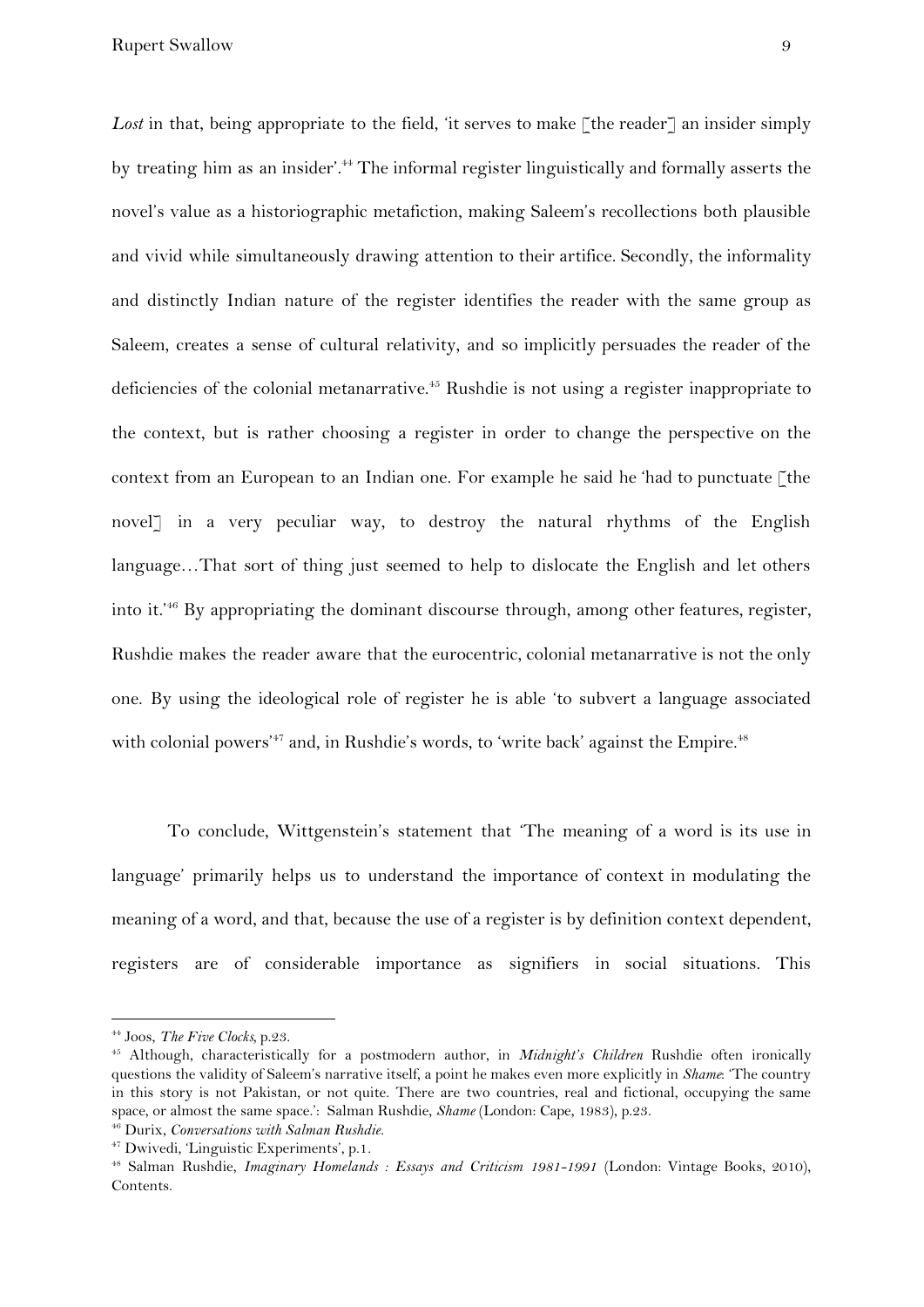understanding thus illuminates two of the roles of register in the English language. A register appropriate to the context can, on a formal level, support the field of a spoken or written text. Secondly, used in an unusual context so that its inherent associations, such as affluence with a register using a particularly formal 'range of vocabulary, pronunciation, [and] syntax', register can have the role of refiguring the context and so taking control of the discourse.<sup>49</sup> This second role of register shows how the meaning of a word can be manipulated, in this case with social intent, so that the meaning of words vary with their use in language.

<sup>49</sup> "register, n.1." (OED Online: Oxford University Press, 2016), last accessed 27/04/2016.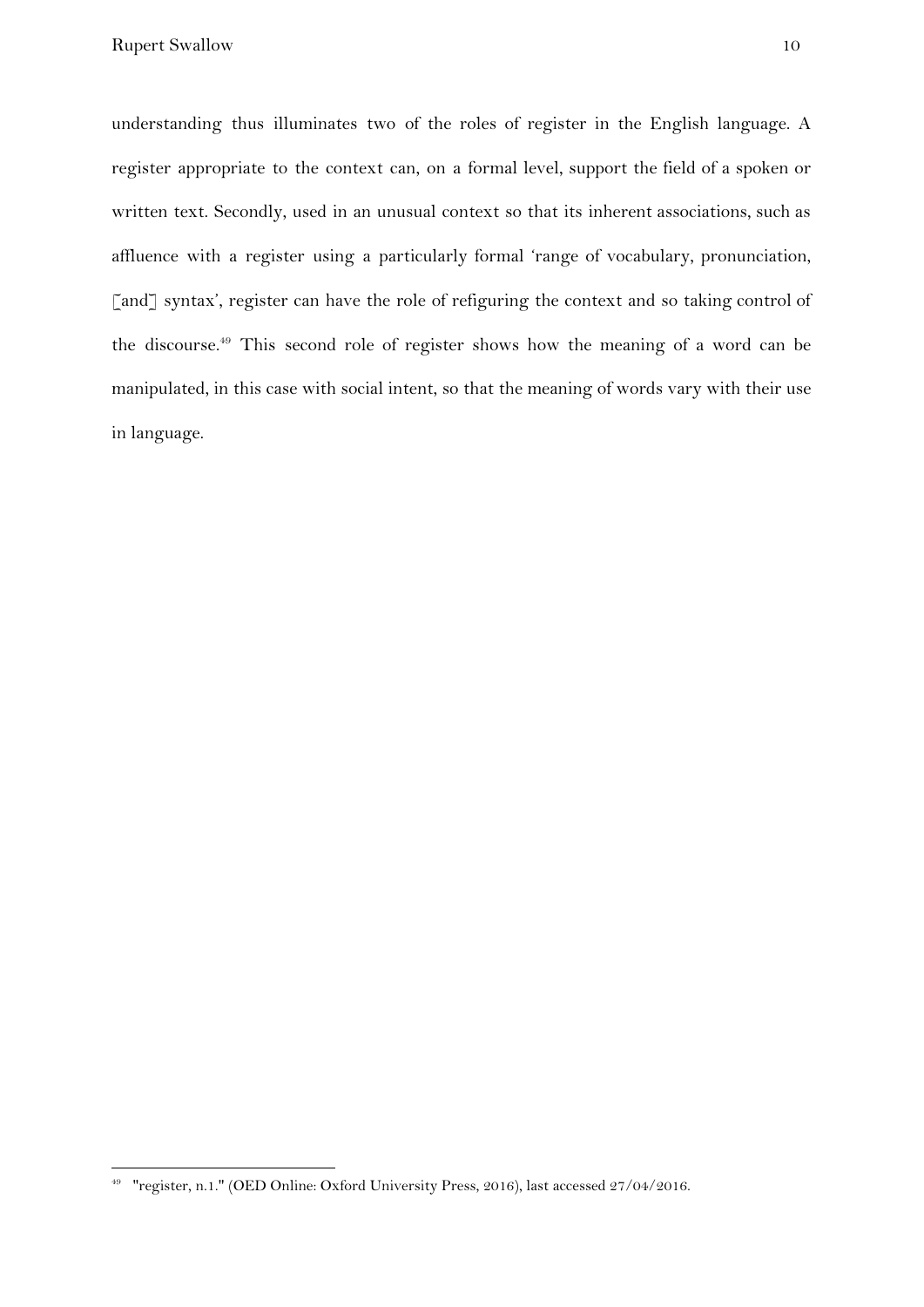## **Bibliography Primary** Milton, John, *Paradise Lost* (London: Arcturus, 2010).

Rushdie, Salman, *Shame* (London: Cape, 1983). *— Midnight's Children* (London: Vintage, 2008).

Shaw, George Bernard, *Pygmalion* (London: Penguin, 1916).

## **Secondary**

Bex, Tony, and Watts, Richard J., eds., *Standard English: The Widening Debate* (London: Routledge, 1999).

Biletzki, Anat, and Matar, Anat, *The Stanford Encyclopedia of Philosophy* (Spring 2014), [http://plato.stanford.edu/archives/spr2014/entries/wittgenstein/.](http://plato.stanford.edu/archives/spr2014/entries/wittgenstein/)

Bowra, C. M., *From Virgil to Milton* (London: Macmillan and Co. Ltd., 1945).

Burton, Rob, *Artists of the Floating World: Contemporary Writers between Cultures* (Lanham: University Press of America, 2007).

Crystal, David, *The Stories of English* (London : Penguin, 2005).

Dobranski, S. B., ed., *Milton in Context* (Cambridge: Cambridge University Press, 2010).

Durix, Jean-Pierre, *Conversations with Salman Rushdie* (Jackson: University Press of Mississippi, 2000).

Dwivedi, O. P., *Transnational Literature Vol. 1, No. 1*, (November 2008) [http://dspace.flinders.edu.au/xmlui/bitstream/handle/2328/3244/Dwivedi.pdf?sequence=](http://dspace.flinders.edu.au/xmlui/bitstream/handle/2328/3244/Dwivedi.pdf?sequence=1) [1](http://dspace.flinders.edu.au/xmlui/bitstream/handle/2328/3244/Dwivedi.pdf?sequence=1).

Giles, H., *Anthropological Linguistics*, Vol.15(2), 1973.

Joos, Martin, *The Five Clocks* (New York: Harbinger, 1961).

Lloyd James, A., ed., *Broadcast English*, (London: Broadcasting House, 1935).

Oxford English Dictionary (OED Online: Oxford University Press, 2016), http://www.oed.com/.

Ross, Alan S. C., and Mitford, Nancy, and Waugh, Evelyn, and 'Strix', and Sykes, Christopher, and Betjeman, John, *Noblesse Oblige*, (London: Hamish Hamilton, 1956).

Rushdie, Salman, *Imaginary Homelands : Essays and Criticism 1981-1991* (London: Vintage Books, 2010).